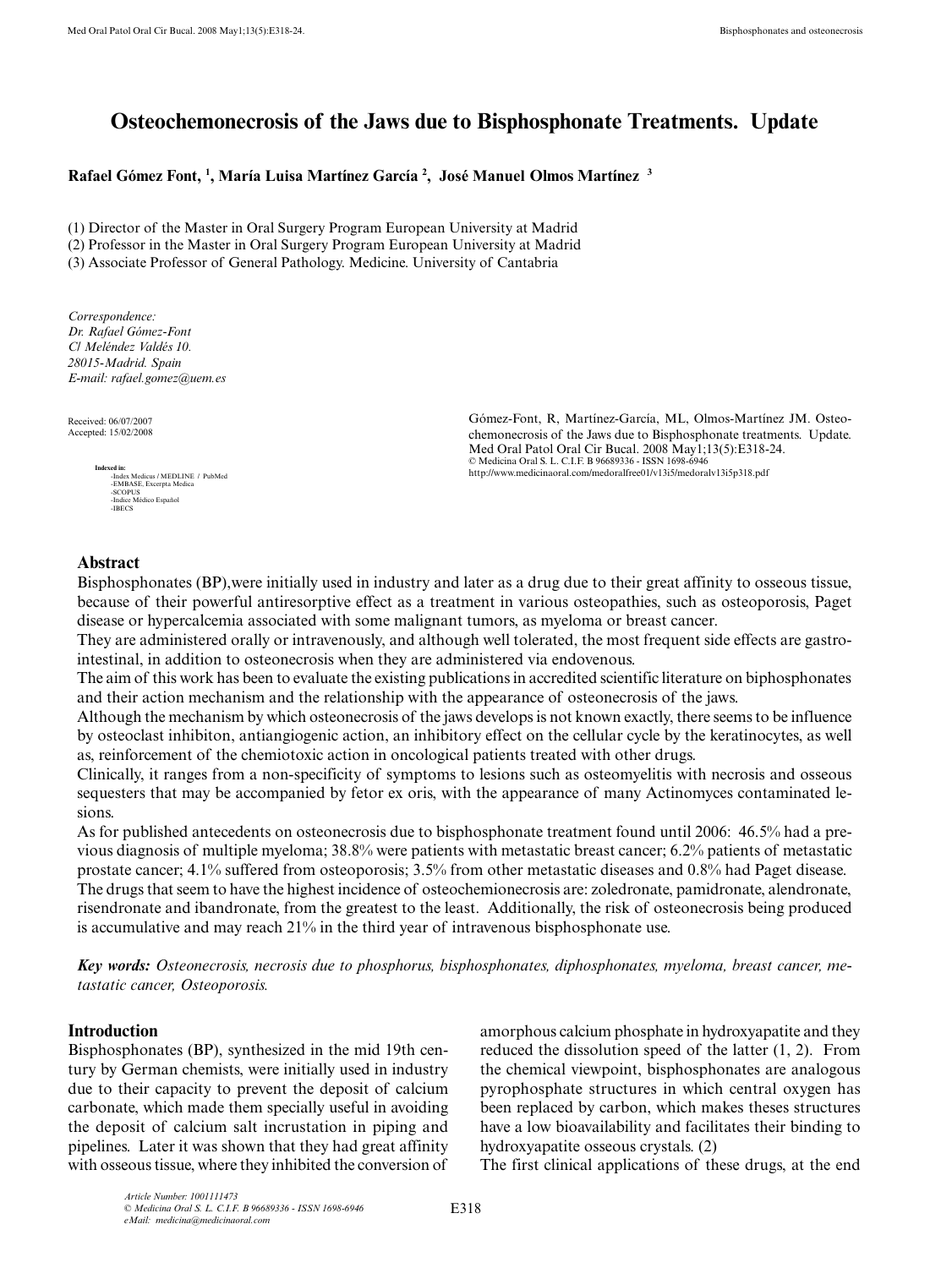of the 70s, were due to their great affinity to calcium phosphate and they were used to perform osseous gammagraphies with Tc99m. They were also used as toothpaste ingredients, given their anti-tartar and anti-plaque effects. But, doubtless it is their powerful anti-resorptive effect which has permitted them to become the treatment of choice for various osteopathies in which there is excessive bone resorption, as are osteoporosis, Paget disease or hypercalcemia associated with some malignant tumors such as myeloma or breast cancer (1, 2, 3).

Administered orally (OA) or intravenously (IV), they are usually well tolerated, but the most frequent side effects are gastrointestinal, although in recent years the existence of oseonecrosis of the jaws has also been described when these drugs are administered via endovenous.

There is similarity between osteonecrosis induced by bisphosphonates and the historical entity of "mandibular necrosis by phosphorus". Phosphorous industry workers suffered severe oral ulcers with great pain, nauseating odor, necrosis with osseous sequesters that were worsened following dental extraction, and high mortality due to infections. These disorders were also observed in the 20th century in missile industry workers due to contact with white phosphorous, and in the watch industry due to making luminescent watch faces, until protection measures changed in these work areas (1).

#### **Material and Method**

The aim of this work has been the bibliographical search in MEDLINE, PubMED, and Cochrane Register of controlled Trials between 1996 and 2006 by using the MeSH and the terms: Osteonecrosis, necrosis by phosphorous, bisphosphonates, diphosphonates, Osteoporosis, myeloma, breast cancer, metastatic cancer.

Noteworthy of special attention have been the series of cases with patients of osteonecrosis of the jaws associated with bisphosphonates and also the descriptions of 1 or 2 isolated cases (5, 9, 14, 15).

#### **Chemical composition**

Bisphosphonates have a chemical composition similar to pyrophosphates, endogenous regulators of osseous mineralization and similar effects. The difference is in the bond of the 2 phosphate groups, which in the case of bisphophonates are joined by phosphoethers (P-C-P) and in pyrophosphates by phosphoanhydrides (P-O-P). This bond makes them more resistant to pyrophosphatase and to hydrolysis in acid conditions (1, 2). The central ring is essential for bonding the osseous hydroxyapatite and the lateral chains are variable, and they increase the antiresorptive power of the drug and may be of two types: a teminal amino chain or a cyclic nitrogen chain (R1 or R2) (Figure 1).



**Fig. 1.** Chemical structure.

There are two families of these drugs (Table 1):

- 1.- Those containing nitrogen:
- -Alendronate (Fosamax ®, MSD)

-Risedronate (Actonel®, Sanofi-Aventis; Acrel®, Vita Científica)

- -Pamidronate (Aredia ®, Novartis)
- -Zoledronate (Zometa®, Novartis)
- -Ibandronate (Boniva®, Roche)

2.- Those not containing nitrogen:

-Etidronate (Difosfen®, Rubio; Osteum® , Viñas)

-Tiludronate (Skelide®,Sanofi-Aventis) fos®, Schering)

*- Action mechanism and clinical application*

Biphosphonates (BP), powerful inhibitors of osteoclastic activity, have a rather short average lifespan in blood, between 30 minutes and 2 hours, but once they are incorporated into bone, they can remain there for up to 12 years without deteriorating  $(1,3)$ . The excretion of the drugs is carried out renally without metabolic alteration.

BP structure determines their bone binding, their power and their intracellular effects. The oldest and least powerful BPs, such as etidronate, clodronate and tiludronate, the so called first generation BP, are captured by osteoclasts and converted into ATP toxic analogues. Nevertheless, aminobisphosphonates (N-BP) act by means of pharnesildisphosphate synthase inhibition (FPP-synthase), an enzyme involved in cholesterol synthesis from mevalonate. The latter blocks a collateral pathway that controls protein geranyl-geranylation, which leads to inactivation of GTPases and interference in the signal tranmission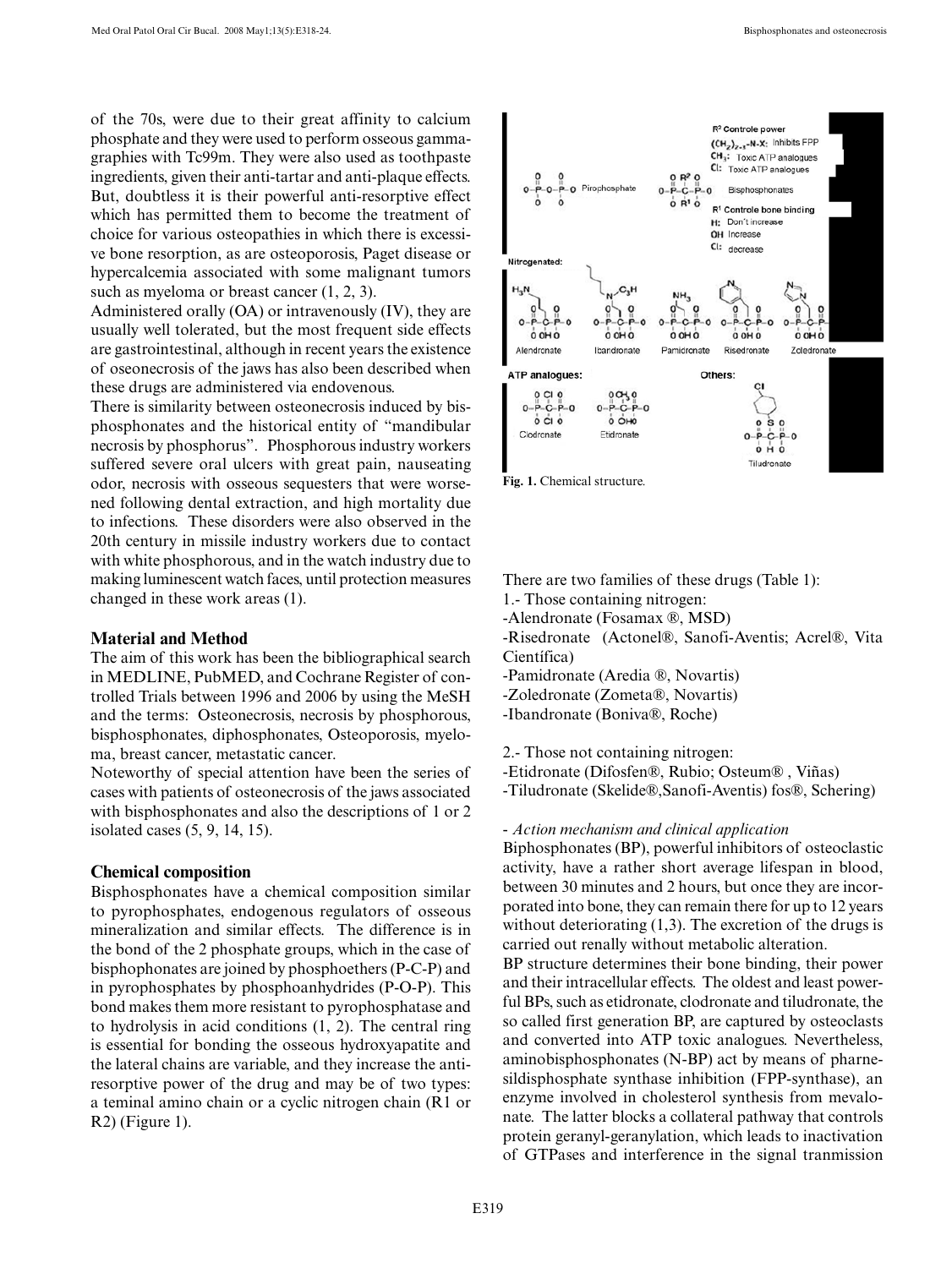| <b>Name</b>        | <b>Doses</b>       | Via  | <b>Administration</b> | $N-RP$         | Appoved by FDA       |
|--------------------|--------------------|------|-----------------------|----------------|----------------------|
| <b>Ethidronate</b> | $400 \text{ mg}$   | Oral | Intermittent          | No             | 1977                 |
| <b>Clodronate</b>  | $800$ mg           | Oral | Daily                 | N <sub>0</sub> | Not approved in USA; |
|                    | 300 mg             | IV   | Intermittent          |                | Yes in U.E.          |
| <b>Tiludronate</b> | 200mg              | Oral | Intermittent          | N <sub>0</sub> | 1997                 |
| Pamidronate        | 30 a 90 mg         | IV   | Intermittent          | Yes            | 1991                 |
| <b>Alendronate</b> | $10 \text{ mg}$    | Oral | Daily                 | Yes            | 1995                 |
|                    | $70 \text{ mg}$    | Oral | Weekly                |                |                      |
| <b>Risedronate</b> | $5 \,\mathrm{mg}$  | Oral | Daily                 | <b>Yes</b>     | 1998                 |
|                    | $35 \,\mathrm{mg}$ | Oral | Weekly                |                |                      |
| <b>Zoledronate</b> | $4-5$ mg           | IV   | Intermittent          | Yes            | 2001                 |
| <b>Ibandronate</b> | $2.5 \text{ mg}$   | Oral | Daily                 |                |                      |
|                    | $150 \text{ mg}$   | Oral | Monthly               | Yes            | 2003-2005-2006       |
|                    | $3 \text{ mg}$     | IV   | Intermittent          |                |                      |

**Table 1.** Formula, doses, administration vias. ( N-BP= Nitrogenated Bisphosphonates)

of some cytokines, with the consequent inhibition of osteoclastic activity. Apoptosis of the osteoclasts is also induced, but, unlike what occurs with first generation BP, the apoptosis does not constitute a necessary step in resorption inhibition (2).

The capacity of BP to inhibit osteoclastic activity, and the consequent reduction in osseous turnover, has been used to treat various osseous diseases that are characterized by an increase in remodeling (Figure 2). It has been demonstrated that biphosphonates increase osseous mineral density and reduce fractures in women with post-menopausal osteoporosis. These drugs are also efficient in preventing bone mass loss caused by aging, hypoestrogenism and the use of glucocorticoids. Their usefulness has also been shown in the treatment of other processes such as Paget disease, fibrous displasia, osteogenesis imperfecta, heterotopic ossifications and tumoral hypercalcemia. Finally, it has recently been pointed out that BP may exercise an



**Fig. 2.** Bone remodeling.

anti-tumoral effect by hindering the development of osseous metastasis (2, 3, 8). Aminobisphosphonates favor tumoral cell apoptosis and inhibit the binding of the same to the intracellular matriz, therefore hindering turmoral invasion (4, 8). They also possess a certain anti-angiogenic capacity, which would reinforce their anti-tumoral activity (1, 3).

The main limitation of oral bisphosphonates is their poor oral absorption  $\left($  <1%) and their adverse effects on the digestive tract, above all esophagal irritation. Furthermore, oral administration guidelines are inconvenient for many patients, and it becomes imposible to carry them out on patients confined to bed transitorily or for prolonged periods,thus some compounds have been developed that may be administered intravenously. They are usually well tolerated, although on occasions flu-like manifestations and transitory hypocalcemia are observed. It is also advisable to monitor plasma creatinine, since an adjustment of the dosis or the administration interval may be required in the case of renal insufficiency. Moreover, intravenous BP administration is the form that has most often been associated with the development of osteonecrosis (5, 6, 8, 13) (See Table 1 with doses and forms of administration).

#### **Pathogenesis of osteonecrosis**

Although the mechanism by which osteonecrosis of the jaws develops is not known exactly, the cause is believed to be constant exposure to crevicular fluid components by means of the periodontal space. The inflamation habitually existing there ,requires increased osseous turnover in order to heal, as happens following a periodontal abscess, caries with pulpal affectation or exodoncy. The inflamation itself favors cytokine and RANKL release whcih act by stimulating resorption (3).

In edentulous patients with badly adapted prostheses, chronic gum and underlying osseous crest irritation could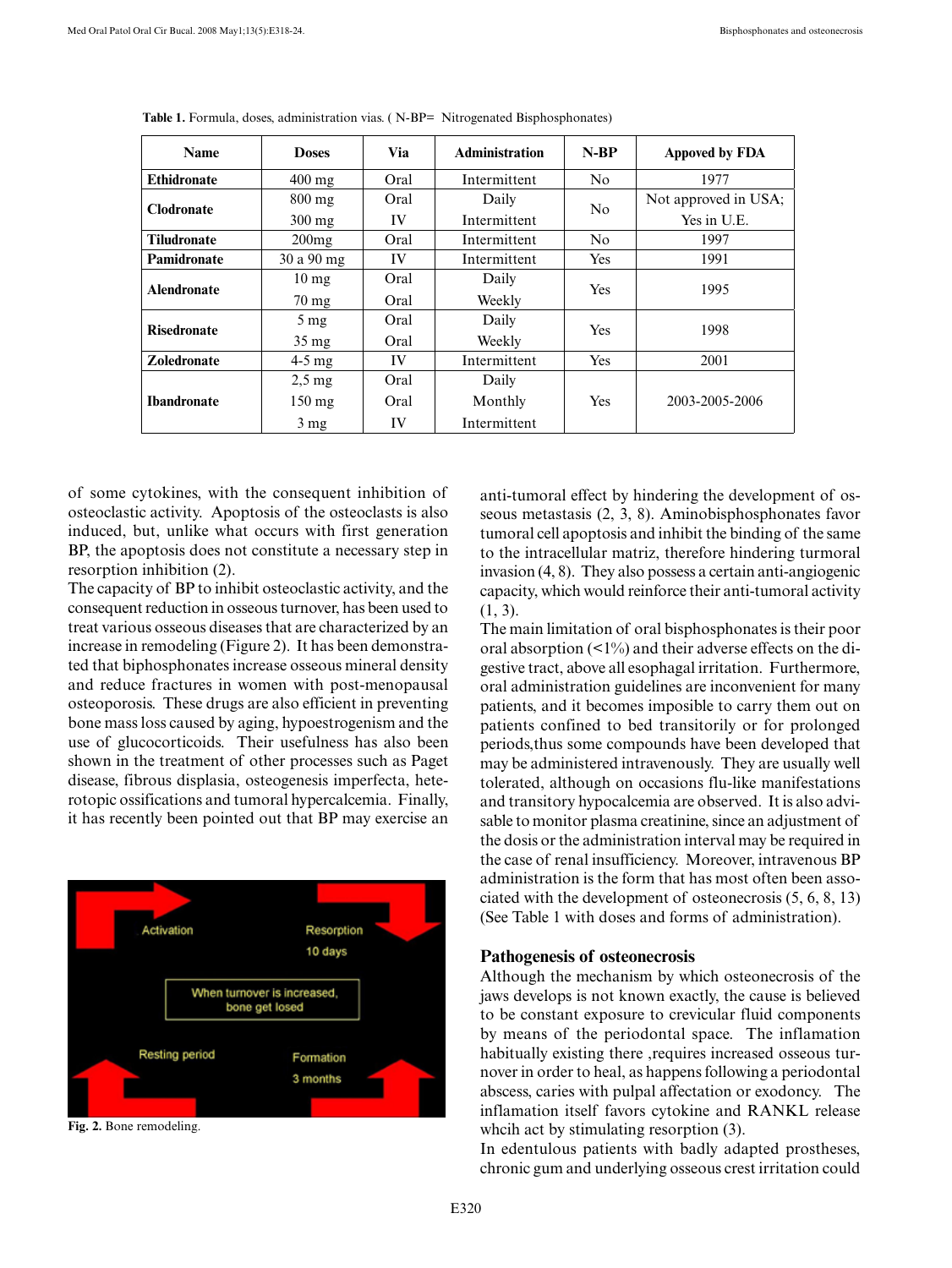also favor the development of oral inflamation with an increase in turnover and osteonecrosis. The area most susceptible to suffering this oseochemionecrosis is the milohioidea crest and in general, the posterior lingual mandibular region. At times there is some coexisting torus mandibularis which continuously damages the periostio and mucous membranes. The decrease in bone replacement induced by the bisphosphonates reduces the phenomenon of bone repair, thus favoring the development of areas of sequester due to osteomyelitis and osteonecrosis (2, 5). Likewise, the anti-angiogenic property strengthens the isquemic effects found in the area.

Bisphosphonates also produce an inhibitory effect on the keratinocyte cellular cycle, which hinders the habitual mucous repair mechanisms (2, 5, 6).

The accummulative effect of all these actions causes continuous damage to osseous repair when faced with any minimal injury (5).

Another added factor in oncological patients is the administration of other substances such as corticoids and chemiotherapies that alter inflamation mechanisms, and on being anti-angiogenic to many of them, they reinforce the chemiotoxic action of bisphosphonates (2, 3, 7).

*- Clinical injuries and histology*

At times the onset is non-specific; the patient notices certain discomfort around a tooth or simply a mucosa ulceration, with a greater or lesser degree of pain and inflamation. The injuries end up as osteomyelitis with necrosis and osseous sequester that may fistulate the skin and be accompanied by accute fetor ex oris (3).

Cases of paraesthesia of the 5th pair mandible ramus have been described, or even total anaesthesia if the necrotic lesions' affectation reached the inferior dental canal (9).

Many lesions seem contaminated following the microbiological study with Actinomyces (2, 5, 10, 11) but it must be taken into account that this bacteria habitually colonizes the oral cavity.

Although histologically the necrosis is similar to that observed in osteoradionecrosis, in the last one alternates dead areas with residual nests of living bone. There are inflammatory infiltration and fibrosis in the medular spaces in both cases. Regarding blood vessel obliteration, this is greater in osteoradionecrosis (10, 22).

A pseudo-rodent ulcer transformation is also observed instead of necrotic bone (10).

In initial phases, radiology is usually rather inspecific, with the observation of widening of the periodontal ligament indistiguishible from periodontal infection. Subsequently badly defined radiotransparent lesions appeared which were accompanied by mandibular fracture in some cases (3).

Risk factors associated with osteochemionecrosis due to bisphosphonates are diverse. Firstly, there is the influence of the type, doses and administration via of these drugs. Most cases have been described in cancer patients who receive high doses of bisphosphonates (mainly zolendronate and pamidronate) intravenously. In this sense it should be pointed out that the doses used in oncological patients are 12 times higher that those used in osteoporosis. Nevertheless, some cases have also been described in women with postmenopausic osteoporosis who received treatment with oral aminobisphosphonates (10 mg of alendronate daily or 2.5 mg of ibandronate daily) (12).

In a review published by Shane in May 2006 (3), a small number of cases was seen of osteonecrosis in patients treated for osteoporosis and 5 in patients treated for Paget Disease, which represents less than 5% of all osteonecrosis cases published worldwide.

Treatment duration is also a relevant factor. In general exposure to the drug is usually prolonged (from 9 to 14 months), although cases have been seen following short periods of treatment (4 months). On the other hand, the existence of repeated traumatism to the oral mucous membrane or dentoalveolar surgery to treat dental infections difficult to resolve in another manner also seem to influence the development of this process (5,6,12,23).

Finally, smokers, diabetic patients or those with periferic vascular diseases, as well as those who receive concomitant treatments with corticosteroids, antineoplasics (thalidomide, Bortezomib…) must be evaluated in greater detail (12, 23). Marx et al (24) recently talk about a risk factor which may change our outcome in oral surgery: the morning serum values of CTX terminal telopeptide. If this value is less than 100 pg/ml, osteoncrosis risk is high; if between 100-150 pg/ ml, risk is medium.If the value is over 150, risk is low.

## **Results and Discussion**

During the growth period, the skeleton experiences a series of changes that lead to a progressive increase in bone thickness and length ("bone modeling"). Furthermore, once development has finished, the skeleton does not remain inert, rather it continues renewing itself, although without perceiveable changes in its shape or size. This continuous renovation process is known as osseous remodeling, and it is carried out through the destruction by osteoclasts of small microscopic tissue units, scattered throughout the skeletion, which are subsequently replaced by new tissue formed by the osteoblasts. The referred units are known by the name of bone remodeling units, BRU, and they are integrated by osteoclasts, osteoblasts, along with the cells derived from the latter (osteocytes) and other accessory cells of uncertain significance. The difference between the amount of bone that is destroyed and that whcih is formed in each of the BRU is known as "osseous balance"(7). Under normal conditions, it value is zero until the age of 30-40 years, but from this age, there is a slight negative balance of approximately 3%, which explains the bone mass loss produced with ageing and osteoporosis (Figure 3). The speed of osseous renovation, that is to say, the volume of renewed bone in a time unit, is known by the term "replacement" or "bone turnover" (13).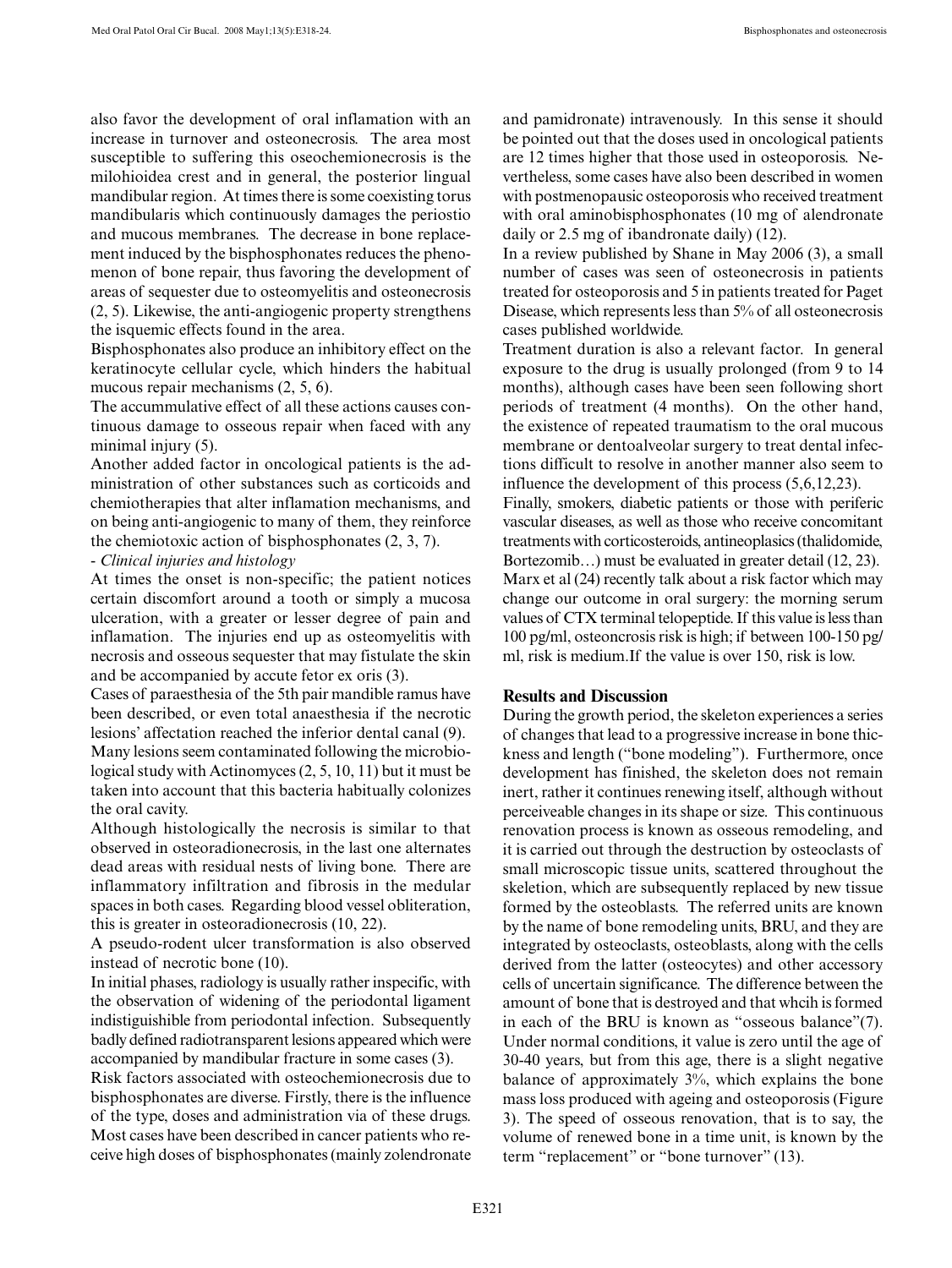Bisphosphonates bind avidly to hydroxyapatite crystals situated in osseous surfaces, especially in areas of active remodelling and they remain bound to the skeleton during prolonged periods of time, since they are not susceptible to enzimatic degradation by osseous pyrophosphatases. From here they are released and internalized by osteoclasts, in which they provoke a decrease in resorptive activity and therefore in bone turnover. Prolonged treatment with these drugs may cause excessive suppression of remodeling (the so-called "frozen bone"), which determines a reduction in the normal phenomena of bone repair, which would favor the accumulation of microlesions in the skeleton and the consequent appearance of areas of osteonecrosis (5) (Figure 3).

In a review of the 368 cases of osteochemionecrosis following continuous administration of bisphosphonates, published by various authors up to May 2006, 46.5% had prior diagnosis of multiple myeloma, 38.8% was patients with metastatic breast cancer; 6.2% of matastatic prostate cnacer; 4.1% suffered from osteoporosis; 3.5% other metastatic diseases and 0.8% was diagnosed with Paget disease (3).

The drugs that produce the greatest incidence of osteochemonecrosis are: zoledronate, pamidronate, alendronate, alendronate, risendronate and ibandronate, from greatest to least (23).

The risk of osteonecrosis being produced is cumulative, and it may reach 21% in the third year of intravenous bisphosphonate use (3, 23).

Marx (6) and Migliorati (2) suggest that biphosphonates are directly responsible for the osteochemionecrosis in their patients. For Bagan (14) the patients take many contributing drugs in the cases that they present: tamoxyfene, cyclophophamide, 5-fluorosfarnide, adriamicine, thalidomide.....

For Marx (6) 77 % of their cases appear following exodoncies, likewise for 70 % of Bagán's cases (14), for the remainder this is not true. 39% of the cases presented by Farrugia et al. had a prior dental treatment (13). Pastor (15) relate in their 3 documented cases prior dental extraction. Melo (9) describe it as an antecednet in most of their 11 cases.

In general, there is 60% incidence in mandibula, 30% in upper jaw and the remainder in both (3, 23).

For Hansen (10) there are more cases in men, while for Marx (6) the 3:2 ratio favors women.

The risk of suffering osteochemionecrosis in patients who take oral aminobisphosphonates (for example, alendronate), after undergoing a dental treatment such as exodoncy, implants or periodoncy is unknown, although there are very few described cases. Gonzalez Moles et al (21) describe ulcerations in the oral mucous membranas of patients treated with oral bisphosphonates in osteoporosis treatment. Starck (16) describe a case of mandibular osteonecrosis in a patient treated with aminobisphosphonates due to her osteoporosis, following the fitting of oseointegrated implants. On the other hand, according to a study by Narai (17) following the administration of alendronate to rats with induced osteoporosis and then fitting them with implants, the removal torque increased significantly.

Bone remodeling and resorption play an important role in normal bone homeostasis. When osteoclastic action begins, there is a release of cytokines and growth factors toward essential osseous matriz which are essential for maturing of new bone. Inhibition of new bone formation may affect bone quality during growth and the healing of fractures. Cases of children's bones in growth are documented with a great degree of esclerosis in the meta-



**Fig. 3.** Normal and osteoporotic bone and gold standar of bone mass with the age.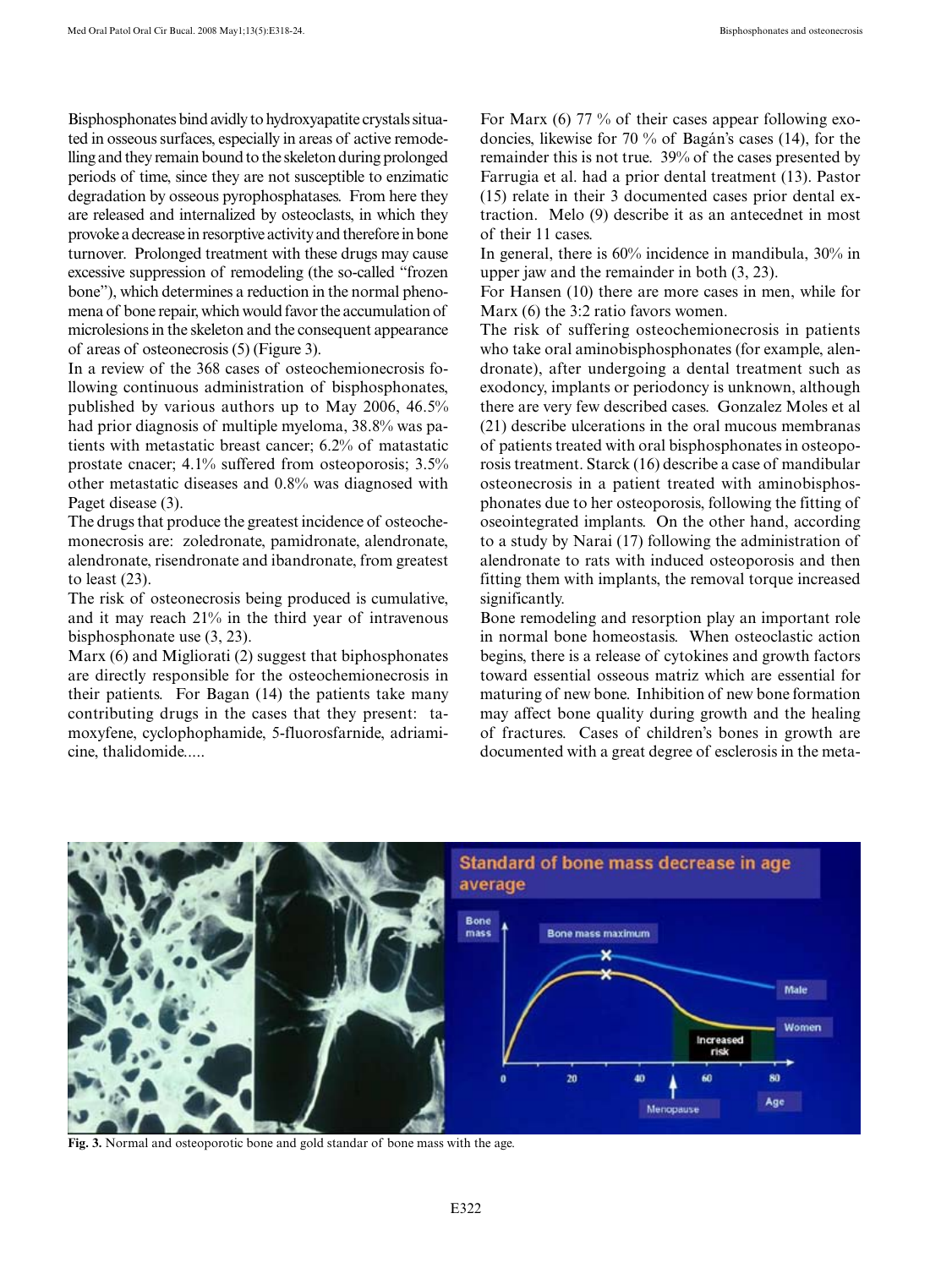fisaria area (osteopetrosis) after receiving bisphosphonate treatment for 2 years (18,19,20).

Some cytokines activate resorption and during this process some substances are released that are buried in bone matrix (growth factors) that carry out an important role in the "hook" process. On the other hand, it is not demonstrated that treatment with BP delays the consolidation of fractures, at least in adults. Furthermore, from the outset BP treatment is counter-indicated in children, because of this and other actions (18,19,20).

Pamidronate and many other bisphosphonates have been associated following IV administration with an acute reaction phase with fever, (pseudogripal symptoms which have not been given importance), and the release of various cytokines such as interleukine 6, TNF -*α*. reactive C protein and elastase (5).

#### - *Preventive recommendations*

In June 2004 a panel of experts proposed a series of recommendations for handling patients with osteochemionecrosis of the jaws treated with aminobisphosphonates (3). Patients were classified into three groups:

1.-Those that are going to begin therapy. Here patients with osteoporosis treated with oral alendronate type aminobisphosphonates are included.

2.- Patients without osteonecrosis in aminobisphosphonate therapy.

3.- Patients with osteochemionecrosis.

The preventive treatment that must be given to each group of patients is shown in Table 2 and it is the same one that is received by patients who are going to undergo radiation to the head and neck, as well as those who are going to have a bone marrow transplant (23,24,25,26).

Handling patients with osteochemionecrosis established in the jaws is very complex. Surgical debridement is not effective and may even enlarge the lesions. There are no security margins of viable bleeding bone as in the treatment of osteoradionecrosis (5,9). Neither has therapy with hyperbaric oxygen been effective. When bone is left exposed vinyl pluggers may be adapted to cover it, while taking into account that they themselves may microtaumatize the soft tissue and aggravate the situation (2).

The best option seems to be rather long term therapy with systematic antibiotics, (penicillins with clavulanic acid, metronidazol, doxicycline in allergic patients and clyndamicine) and 0.12% chlorhexidine rinses, 3 or 4 times a day, according to all authors consulted (2,3,5,8,9,23). Follow-up every 2 or 3 weeks to evaluate the lack of supperation or pain is necessary, although in many cases the lack of healing or mucosa closing is confirmed.The most aggressive surgical treatment is not well approved now and, physicians better survey the oral lesions and go wih the conservative measures (23,24).

The patient must be informed of the risk of any oral operation if he is going to treated long term with aminobisphosphonates, and he must weigh the pros and cons with the internist, the oncologist and the odontologist (2).

There is a wide ranging discussion on whether or not to suspend bisphosphonate therapy once lesions have been produced (2,3,13,15). The motive is the long bone permanence of the drugs, even years later. On the other hand, if they are suspended, the antiangiogenic effect ceases and they could improve soft tissues and periostio. Marx (6) recommends suspending the therapy for 2 months and continuing the oral hygene measures, antibiotics and oral lesion follow-up every 3-4 months. However, the same author recently (24) talk about "therapeutic holidays" of bisphosphonates during 6-9 months in order to recover CTX values out of 25,9 pg/ ml each month ,and cross the risk area.

There is controversy regarding oseointegrated implants, and much shortage of studies, but in general, it is recommended to avoid them as any other surgical procedure. Patients treated with alendronate or any other oral aminobisphosphonate must also be warned of the risks, but this should be done by telling them that there are very few cases described of osteochemionecrosis in oral treatments, which is probable due to the low doses and slight potency.

**Table 2.** Purpouses of preventive measures for patients treated with aminobisphosphonates (10).

| <b>Patients</b> | <b>Treatments</b>                                                                          |  |  |  |  |
|-----------------|--------------------------------------------------------------------------------------------|--|--|--|--|
| Group1          | Treat active oral infections, impacted teeth, Eliminate teeth not able to be restaured and |  |  |  |  |
|                 | periodontal one with bad prognose. Dental appointments/ 6 months.2 prophylax /year.        |  |  |  |  |
|                 | Endodontics and caries treatment.                                                          |  |  |  |  |
| Group 2         | $\leq$ 3 months of therapy: = treatment than group 1                                       |  |  |  |  |
|                 | >3 months of therapy: avoid surgical procedures (endodontics, scaling and                  |  |  |  |  |
|                 | debridgement). Administrate systemic antibiotics. Simple dental extraction with small      |  |  |  |  |
|                 | bone manipulation and survey until healing.                                                |  |  |  |  |
| Group 3         | $=$ as group 2 with $>$ 3 months of therapy .Diagnose with CT. Necrotic bone extirpation   |  |  |  |  |
|                 | with small trauma . Clorhexidine $0, 12\%$ . Or mouthrinse with H202. Antibiotics in       |  |  |  |  |
|                 | monotherapy or combined. Analgesics . Soft layer on oral prótesis until improvement.       |  |  |  |  |